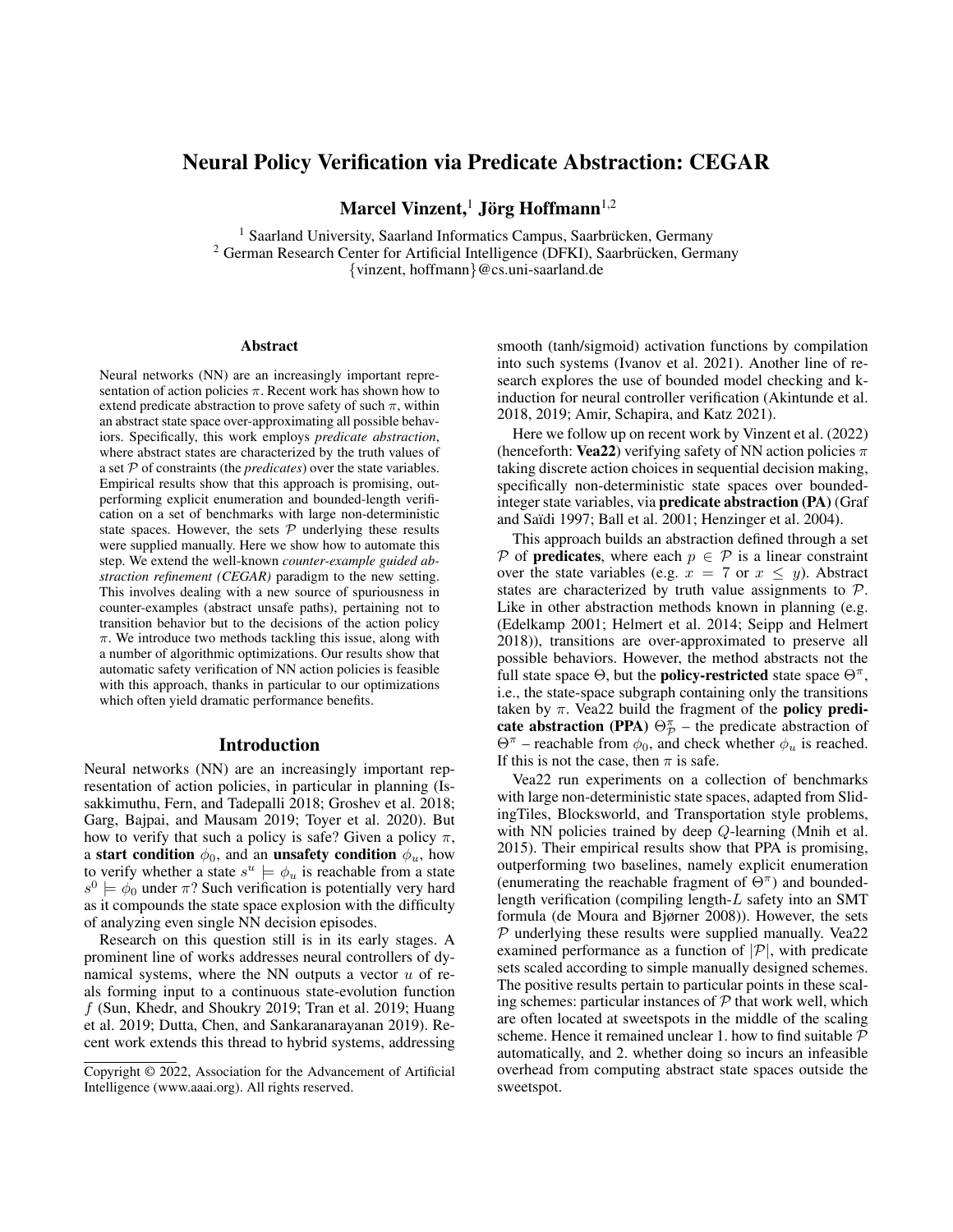Here we show how to address 1. in a way answering 2. in the negative. We do so by extending the wellknown *counter-example guided abstraction refinement (CE-GAR)* (Clarke et al. 2003) paradigm to the new PPA setting. This involves dealing with a new source of spuriousness in counter-examples, i.e., abstract unsafe paths whose concretization fails. Namely, say that the concretization of the abstract unsafe path (processing that path step-by-step to find a concrete unsafe path) has so far lead to the concrete state  $s_c$  in the abstract state  $s_p$ , and say that the next transition on the abstract unsafe path is  $(s_{\mathcal{P}}, l, s'_{\mathcal{P}})$ . Then, in standard predicate abstraction, the concretization of this transition fails iff there is no concrete transition  $(s_c, l, s')$ s.t.  $s' \in s'_{\mathcal{P}}$ . In PPA however, it can happen that such a transition does exist, yet the policy does not choose the right action,  $\pi(s_c) \neq l$ . In this case, *the source of spuriousness is the policy behavior (and not the transition behavior) in*  $s_c$ .

We introduce two methods tackling this issue: as a straightforward naïve solution, we introduce new predicates allowing to distinguish  $s_c$  from all other states; as a more targeted solution, we consider a state  $s_w \in s_{\mathcal{P}}$  with transition  $(s_w, l, s')$  and  $s' \in s'_{\mathcal{P}}$  as a witness for the abstract transition  $(s_{\mathcal{P}}, l, s_{\mathcal{P}}')$ , and introduce new predicates allowing to distinguish between  $s_c$  and  $s_w$ .

We also design a number of algorithmic optimizations to avoid computational overhead in CEGAR. In particular, we use heuristic search to find abstract counter-examples quickly, and thus avoid to build large parts of the abstract state space in all but the last iteration of CEGAR.

Our empirical results show that automatic safety verification of NN action policies is feasible with this approach, thanks in particular to our optimizations which often yield dramatic performance benefits.

#### Preliminaries

State Space Representation A state space is a tuple  $\langle V, \mathcal{L}, \mathcal{O} \rangle$  of state variables V, action labels  $\mathcal{L}$ , and operators  $\mathcal{O}$ . For each variable  $v \in \mathcal{V}$  the domain  $D_v$  is a non-empty bounded integer interval. We denote by Exp the set of linear integer expressions over  $\mathcal{V}$ , i.e., expressions of the form  $d_1 \cdot v_1 + \cdots + d_r \cdot v_r + c$  with  $d_1, \ldots, d_r, c \in \mathbb{Z}$ . C denotes the set of linear integer constraints over  $V$ , i.e., constraints of the form  $e_1 \bowtie e_2$  with  $\bowtie \in \{\leq, =, \geq\}$  and  $e_1, e_2 \in Exp$ , and all Boolean combinations thereof. An operator  $o \in \mathcal{O}$  is a tuple  $(q, l, u)$  with label  $l \in \mathcal{L}$ , guard  $g \in C$ , and (partial) **update**  $u: V \rightarrow Exp$ .

A (partial) **variable assignment** s over  $V$  is a function with domain  $dom(s) \subseteq V$  and  $s(v) \in D_v$  for  $v \in dom(s)$ . Given  $s_1, s_2$ , we denote by  $s_1[s_2]$  the update of  $s_1$  by  $s_2$ , i.e.,  $dom(s_1[s_2]) = dom(s_1) \cup dom(s_2)$  with  $s_1[s_2](v) = s_2(v)$ if  $v \in dom(s_2)$ , else  $s_1[s_2](v) = s_1(v)$ . By  $e(s)$  we denote the evaluation of  $e \in Exp$  over s, and by  $\phi(s)$  the evaluation of  $\phi \in C$ . If  $\phi(s)$  evaluates to true, we write  $s \models \phi$ .

The **state space** of  $\langle V, \mathcal{L}, \mathcal{O} \rangle$  is a labeled transition system  $(LTS) \Theta = \langle S, \mathcal{L}, \mathcal{T} \rangle$ . The set of states S is the (finite) set of all complete variable assignments over  $V$ . The set of **transi**tions  $\overline{\mathcal{T}} \subseteq \mathcal{S} \times \mathcal{L} \times \mathcal{S}$  contains  $(s, l, s')$  iff there exists an operator  $o = (g, l, u)$  such that  $s \models g$  and  $s' = s[u(s)]$ , i.e., the guard is satisfied in the source state s, and the successor

state s' results from applying the update to s. Here,  $u(s)$  denotes the partial variable assignment induced by  $u$  evaluated over s, i.e.,  $u(s) = \{v \mapsto u(v)(s) \mid v \in dom(u)\}$ . We also write  $s \models o$  for  $s \models g$ , and abbreviate  $s \not\parallel o \parallel$  for  $s[u(s)]$ .

Observe that the separation between action labels and operators allows both, state-dependent effects (different operators with the same label  $l$  applicable in different states); as well as action outcome non-determinism (different operators with the same label  $l$  applicable in the same state).

**NN Action Policies.** An action policy  $\pi$  is a function  $S \rightarrow$ L. The **policy-restricted state space**  $\Theta^{\pi}$  is the subgraph  $\langle S, \mathcal{L}, \mathcal{T}^{\pi} \rangle$  of  $\Theta$  with  $\mathcal{T}^{\pi} = \{(s, \overline{l}, s') \in \mathcal{T} \mid \pi(s) = l\}.$ 

We consider action policies represented by neural networks (NN), specifically fully connected feed-forward NN. These consist of an input layer with an input for each state variable; arbitrarily many hidden layers; and an output layer with an output for each action. The policy  $\pi$  is obtained by applying argmax to the output layer. While the approach is, in principle, agnostic to the activation functions used, Vea22 leverage optimizations specific to (piecewise-linear) rectified linear units (ReLU),  $ReLU(x) = max(x, 0)$ .

**Safety.** A **safety property** is a pair  $\rho = (\phi_0, \phi_u)$ , where  $\phi_0, \phi_u \in C$ . Here,  $\phi_u$  identifies the set of unsafe states that should be unreachable from the set of possible start states represented by  $\phi_0$ . That is,  $\Theta$  is **unsafe** with respect to  $\rho$  iff there exists a path  $\langle s^0, o^0, s^1, o^1, \ldots, s^n, o^n, s^u \rangle$  in  $\Theta$  such that  $s^0 \models \phi_0$  and  $s^u \models \phi_u$ .<sup>1</sup> Otherwise  $\Theta$  is **safe**.

The notion above transfers to the policy-restricted case in a straight-forward manner. That is, a policy  $\pi$  is safe with respect to  $\rho$ , iff  $\Theta^{\pi}$  is safe with respect to  $\rho$ . Otherwise  $\pi$ is unsafe. That said, for the remainder of this chapter, we revisit predicate abstraction concepts for the verification of standard (non-policy-restricted) safety.

Predicate Abstraction. Predicate abstraction (Graf and Saïdi 1997) is a well-established abstraction technique from formal methods. Assume a set of predicates  $P \subseteq C$ . An abstract state  $s_{\mathcal{P}}$  is a (complete) truth value assignment over P. The abstraction of a (concrete) state  $s \in S$  is the abstract state  $s|_{\mathcal{P}}$  with  $s|_{\mathcal{P}} (p) = p(s)$  for each  $p \in \mathcal{P}$ . Conversely,  $[s_{\mathcal{P}}] = \{s' \in \mathcal{S} \mid s' | \mathcal{P} = s_{\mathcal{P}}\}\$  denotes the **concretization** of abstract state  $s_{\mathcal{P}}$ , i.e., the set of all concrete state represented by  $s_{\mathcal{P}}$ . Accordingly, we say that  $s_{\mathcal{P}}$  satisfies a constraint  $\phi \in C$ , written  $s_{\mathcal{P}} \models \phi$ , iff there exists  $s \in [s_{\mathcal{P}}]$  such that  $s = \phi$ . The abstract state space now is defined in a transition-preserving manner:

Definition 1 (Predicate Abstraction). The predicate abstraction of  $\Theta$  over  $\mathcal P$  is the LTS  $\Theta_{\mathcal P} = \langle \mathcal S_{\mathcal P}, \mathcal L, \mathcal T_{\mathcal P} \rangle$ , where  $S_p$  is the set of all predicates states over  $P$ , and  $\mathcal{T}_{\mathcal{P}} = \{ (s|_{\mathcal{P}}, l, s'|_{\mathcal{P}}) \mid (s, l, s') \in \mathcal{T} \}.$ 

The computation of  $\Theta_{\mathcal{P}}$  necessitates to solve the **abstract** transition problem for every possible abstract transition:  $(s_{\mathcal{P}}, l, s'_{\mathcal{P}}) \in \mathcal{T}_{\mathcal{P}}$  iff there exists an operator  $o \in \mathcal{O}$  with label l and a concrete state  $s \in [s_{\mathcal{P}}]$  such that  $s \models o$ , and  $s[[o]] \in [s'_{\mathcal{P}}]$ . Such transition problems are routinely

<sup>1</sup>Throughout the paper we consider operator-specific paths as this is the path granularity used by our abstraction refinement.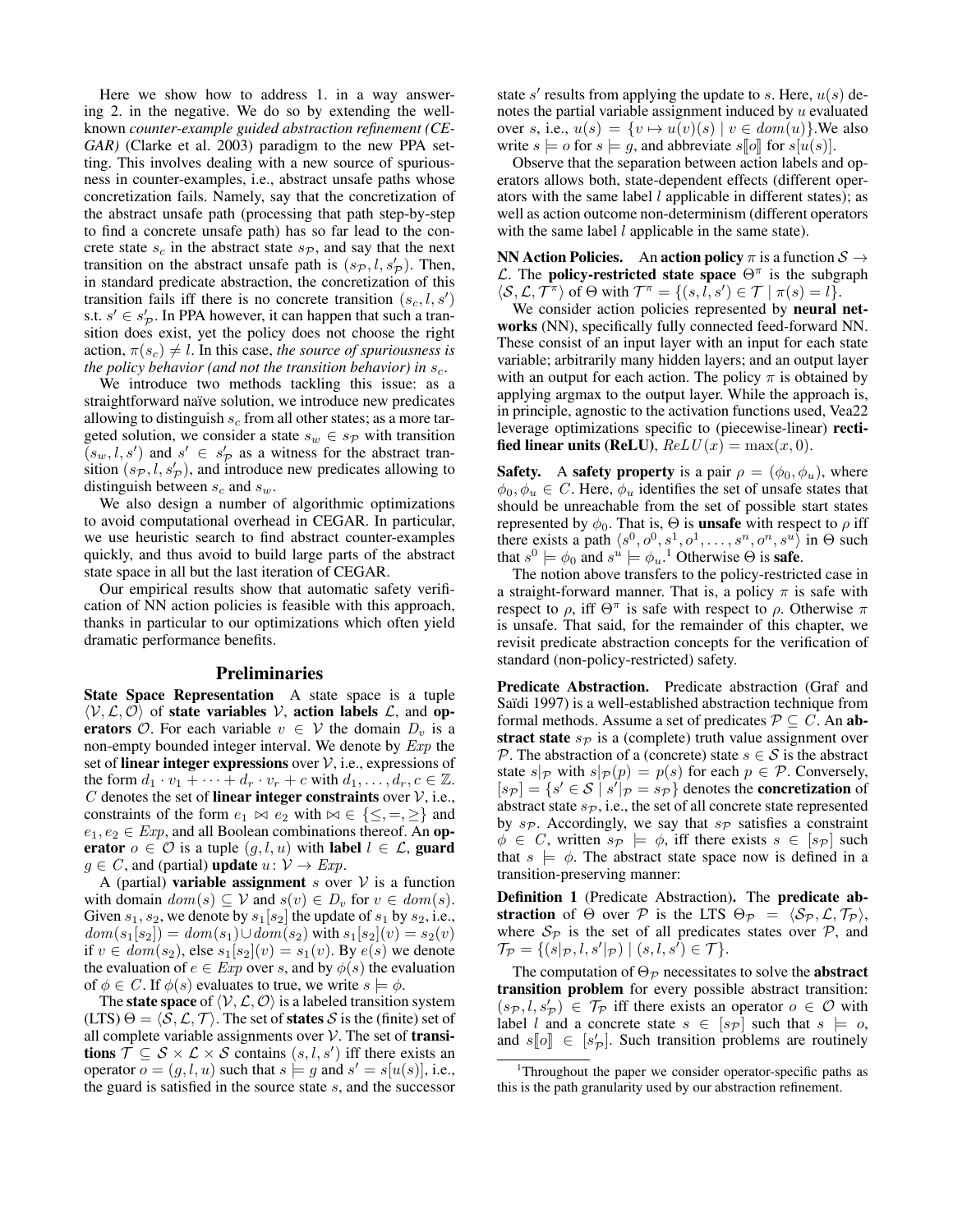addressed as satisfiability modulo theories (SMT) (Barrett et al. 1994) formulas, which can be answered using existing solvers (e.g. Z3 (de Moura and Bjørner 2008)).

**Safety Verification.** Analogously to safety in  $\Theta$ , the abstract state space  $\Theta_{\mathcal{P}}$  is said to be **unsafe** with respect to a safety property  $\rho = (\phi_0, \phi_u)$  iff there exists a path  $\langle s_p^0, o^0, \ldots, o^n, s_p^u \rangle$  in  $\Theta_{\mathcal{P}}$  such that  $s_p^0 \models \phi_0, s_p^u \models \phi_u$ . Otherwise  $\Theta_{\mathcal{P}}$  is safe. Due to the over-approximating nature of  $\Theta_{\mathcal{P}}$ , safety in  $\Theta$  can be proven via safety in  $\Theta_{\mathcal{P}}$ :

**Proposition 2** (Safety in  $\Theta_{\mathcal{P}}$ ). Let  $\rho$  be a safety property. If  $Θ$  is safe with respect to  $ρ$ , then so is  $Θ$ .

The opposite is not true, i.e., unsafety of  $\Theta_{\mathcal{P}}$  does not imply unsafety of Θ. That is, an abstract (unsafe) path in  $Θ$ <sub>*P*</sub> may be spurious, i.e., without concretization in  $Θ$ . Here, counter example guided abstraction refinement (CEGAR) (e.g. (Clarke et al. 2000)) is a popular approach to refine  $P$ to iteratively remove such spurious abstract paths, until either the abstraction is proven safe, or a non-spurious abstract path is found, hence certifying unsafety of  $\Theta$ . CEGAR is applicable, in principle, as long as a technique for abstraction refinement exists (e.g. interpolation (Henzinger et al. 2004), unsat core extraction (Gupta and Strichman 2005) or weakest precondition (Podelski and Rybalchenko 2007)).

### Policy Predicate Abstraction

In the previous section, we have revisited predicate abstraction for general safety verification. However, we consider safety under a policy  $\pi$ . Accordingly, we are not interested in the predicate abstraction of the full state space  $\Theta$  but of the policy-restricted subgraph  $\Theta^{\pi}$ . In this section, we revisit the policy predicate abstraction approach of Vea22. In the next section, we adapt CEGAR to enable policy verification via policy predicate abstraction.

**Definition 3** (Policy Predicate Abstraction). Let  $P \subseteq C$  be a predicate set, and let  $\pi$  be a policy. The **policy predicate** abstraction of  $\Theta^{\pi}$  over P is the LTS  $\Theta_{\mathcal{P}}^{\pi} = \langle S_{\mathcal{P}}, \mathcal{L}, \mathcal{T}_{\mathcal{P}}^{\pi} \rangle$ where  $\mathcal{T}_{\mathcal{P}}^{\pi} = \{ (s | \mathcal{P}, l, s' | \mathcal{P}) \mid (s, l, s') \in \mathcal{T}, \pi(s) = l \}.$ 

In principle, the abstraction transition computation for  $\Theta_{\mathcal{P}}^{\pi}$  can still be handled via calls to SMT. The new source of complexity is that one now additionally needs to check whether the policy  $\pi$  actually selects label l in  $s \in [s_{\mathcal{P}}]$ . Due to the non-linear structure of NN (specifically the activation functions) solving this abstract transition problem becomes computationally very expensive. Indeed, as observed by Vea22, naively querying general purpose SMT solvers is no longer feasible.

Algorithmic Enhancements by Vea22. To tackle this challenge, they devise a range of algorithmic enhancements based on relaxation and specialized NN analysis. Most notably, continuous-relaxation of the discrete integer state variables allows to query SMT solvers tailored to NN analysis (e.g. *Marabou* (Katz et al. 2017)). Vea22 then iterate relaxed transition problems in a branch & bound search; recursively branching over the state variables currently assigned to noninteger values by the relaxed solver. A branch is terminated once its relaxed (sub-)problem is found to be unsatisfiable,



Figure 1: Result extracted from Vea22. PPA is the bestperforming policy predicate abstraction variant (based on *Marabou* in branch & bound), and PA corresponds to standard predicate abstraction. The  $x$ -axis ranges over the number of predicates  $|\mathcal{P}|$  in % of maximal  $|\mathcal{P}|$ .

or when the solution (found by the relaxed solver) becomes integer. If no integer solution is found during the search, then the exact problem in unsatisfiable.

Empirical Results. Vea22 found that their enhancements – especially the branch & bound approach – improve performance drastically. For their empirical evaluation, they used manually designed predicate sets  $P$  following a simple box constraint scheme  $v \geq c$  with  $v \in V$  and  $c \in D_v$ . In their analysis they then examined performance as a function of the number of predicates  $|\mathcal{P}|$ . The positive results pertain to particular instances of  $P$ , which are often located at sweetspots in the scaling scheme of P.

Figure 1 shows an illustrative example of the results obtained by Vea22. The x-axis scales over  $|\mathcal{P}|$ . The y-axis shows the time to compute the fragment of the abstract state space reachable from  $\phi_0$ , i.e., the fragment relevant for analyzing safety. One can clearly observe the sweetspot in the middle of the scaling scheme. "To the left", for smaller and thereby coarser  $P$ , the possible NN input regions of each abstract transition problem are significantly larger. Hence, the transition computation becomes drastically more expensive – especially for larger NN – and dominates the runtime to compute the abstract state space. This effect is reduced as  $P$  becomes finer. Additionally, for finer  $P$ , we profit from the new gain in reachability reduction resulting from fixing the policy together with  $\phi_0$ . In particular, for finer P, policy predicate abstraction is less expensive than standard (nonpolicy-restricted) predicate abstraction. "To the right", for growing  $|\mathcal{P}|$ , the state space explosion kicks in and eventually outweighs these effects. As a consequence, we obtain the sweet spot in the middle.

In summary, Vea22 leave us with two open questions: 1. how to find suitable  $P$  automatically, and 2. whether doing so incurs an infeasible overhead from computing abstract state spaces outside the sweetspot. The latter is of particular relevance in the context of CEGAR schemes, as here one usually starts with an initially coarse and thus in the policyrestricted context particularly expensive predicate set.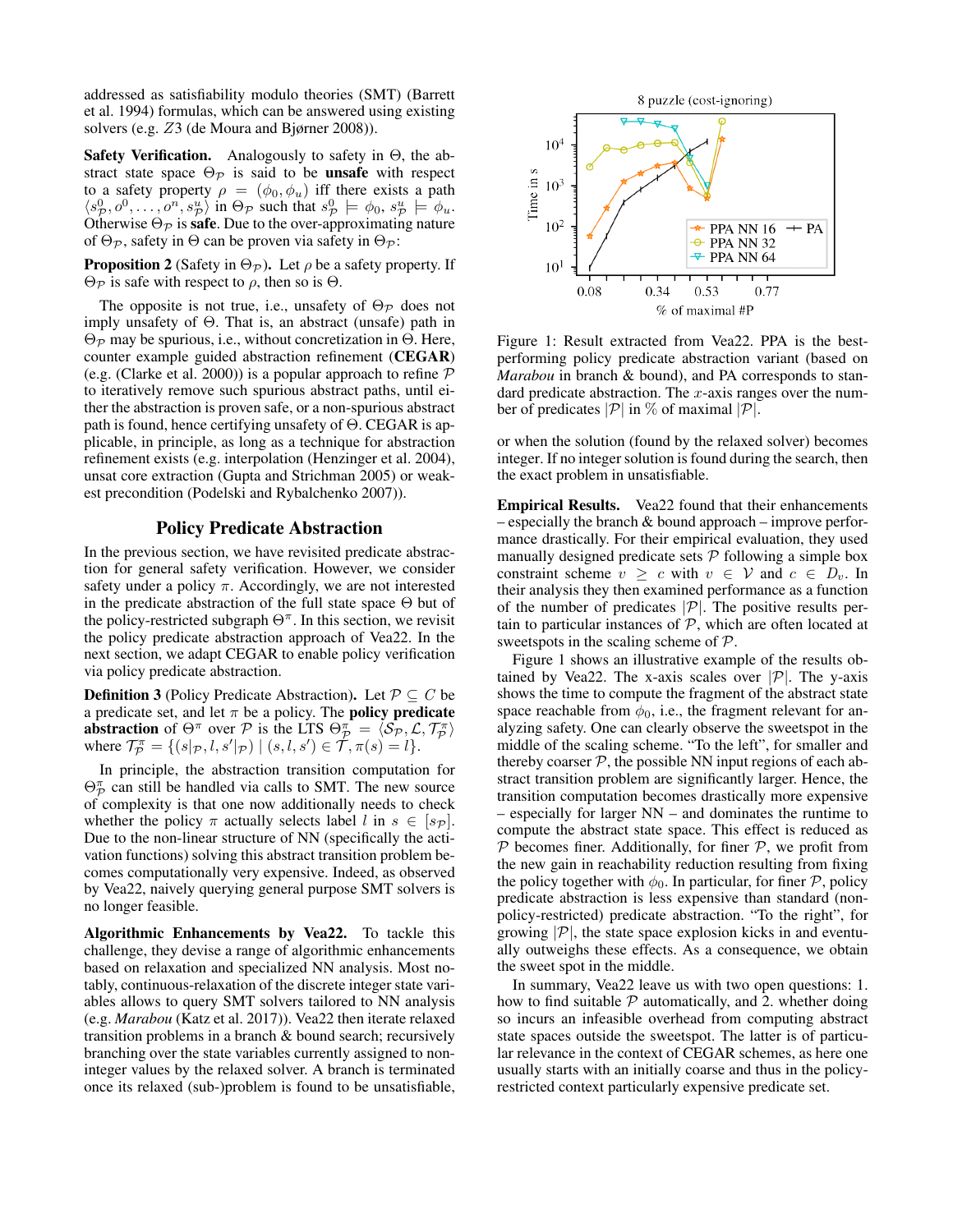

Figure 2: Illustration of standard spuriousness (a) and policy-related spuriousness (b), with s as the only concrete state in  $s_{\mathcal{P}}$  reachable from  $\phi_0$  and  $s_w$  as the witness of the abstract transition  $(s_{\mathcal{P}}, l, s_{\mathcal{P}}^{\prime}).$ 

# CEGAR

The safety result for standard predicate abstraction, i.e., in the non-policy-restricted case, translates to policy predicate abstraction in a straight forward manner.

**Proposition 4** (Soundness). Let  $\rho = (\phi_0, \phi_u)$  be a safety property. If  $\Theta_{\mathcal{P}}^{\pi}$  is safe with respect to  $\rho$ , then so is  $\pi$ .

Like for  $\Theta_{\mathcal{P}}$ , paths in  $\Theta_{\mathcal{P}}^{\pi}$  may be spurious. However, compared to standard predicate abstraction, we can distinguish an additional source of spuriousness, namely *policyrelated* spuriousness. Figure 2 illustrates the difference. In the standard case (a), the transition from  $s_p$  to  $s_p$  is spurious due to the transitional behavior of the underlying system (in our case described by the operators  $\mathcal{O}$ ). That is, while the abstract transition is witnessed by the concrete transition from  $s_w \in [s_p]$  to  $s' \in [s_p']$ , there does not exist a witness in the subset  $\{s\}$  of  $[s_{\mathcal{P}}]$ , that is reachable from  $\phi_0$  in  $\Theta$  (under the possible concretizations of some considered abstract path prefix). Now compared to (a), in the policy-related case (b), there may actually exist a reachable witness in  $[s_{\mathcal{P}}]$ , yet not under policy-restriction, i.e.,  $\pi(s) \neq l$ .

In principle, refining  $P$  to remove policy-related spuriousness is still amenable to standard refinement techniques.  $\pi(s) = l$  is essentially a highly complex transition guard, that, for instance, can be fed into weakest precondition computation. However, each computed "selection predicate" effectively adds an additional NN structure to the abstract transition problem. As observed by Vea22, solving such "multi NN" problems via SMT quickly becomes infeasible.<sup>2</sup>

Hence, we instead tackle policy-refinement via a more scalable approach that is based on the approximation of the policy selection condition via simple (linear) predicates. This has the decisive advantage, that the resulting abstract transition problems remain amenable to the algorithmic enhancements as already provided by Vea22. For the remainder of this section, we first describe two specific methods for policy-refinement via approximation. Afterwards, we combine these with a complete abstraction refinement algorithm based on weakest precondition computation.



Figure 3: Illustration of policy-related refinement based on concretization exclusion (c) and witness splitting (d), with  $s_w$  as the witness of the abstract transition  $(s_p, l, s_p')$  and  $s_c$  as the corresponding state in the concretization of the abstract path.

# Policy-Related Refinement

Both of our methods for policy-related refinement assume a specific **concretization**  $\langle \hat{s}_c^0, o^0, \dots, o^n, s_c^u \rangle$  of a corresponding (spurious) abstract path  $\langle s_p^0, o^0, \ldots, o^n, s_p^n \rangle$ . Figure 3 serves as illustration.

As a kind of naïve baseline concretization exclusion (c) removes the concretization state  $s_c$ , in which the policy selection  $\pi(s_c) = l'$  disagrees with the corresponding abstract transition label  $l$ , as a singleton from the abstract block state  $s_{\mathcal{P}}$ . In other words, the selection condition is over-approximated as  $\neg s_c$ . In our current approach, we achieve this using the (more fine-grained) box constraint set  $\{v \leq s_c(v) - 1, s_c(v) + 1 \leq v \mid v \in V\}.$ 

As a more targeted method, witness splitting (d) additionally takes the witness  $s_w$  of the spurious abstract transition into account. It splits the abstract state into one half containing  $s_c$  and another containing  $s_w$ . The underlying idea is that the selection condition is approximated by the split containing  $s_w$ . The split can be achieved via any constraint  $\phi$  such that  $\phi(s_c) \neq \phi(s_w)$ . In our current approach, we use box constraints of the form  $s_w(v) \{\leq, \geq\}$  v for  $s_c(v)$  {<, > }  $s_w(v)$  (see procedure WS line 23 in Algorithm 1 for details). Future work will investigate how to select linear constraints different from box constraints but also how to optimize the state variable subset used for the split.

### Abstraction Refinement

Algorithm 1 shows the pseudo-code for our abstraction refinement. Given an abstract unsafe path  $\langle s_p^0, o^0, \ldots, o^n, s_p^u \rangle$ (found by search in  $\Theta_{\mathcal{P}}^{(m)}$ ) we check spuriousness and refine with respect to the operator path  $\langle o^0, \ldots, o^n \rangle$  and abstract start state  $s_p^0$ . That is, while our method ignores spuriousness with respect to the abstract state postfix  $\langle s_p^1, \ldots, s_p^u \rangle$ ,  $s_{\mathcal{P}}^0$  is necessary to guarantee completeness (see below).

Algorithm 1 starts by checking standard spuriousness, i.e., without the policy. It incrementally checks whether there exists a start state (grouped to the abstract start state  $s_p^0$ ) such that a prefix of the operator path can be taken (line 2) et sqq). Similar to the abstract transition computation such path existence checks can be encoded as SMT queries. If some prefix cannot be concretized, we refine with respect to this (smallest) spurious prefix (line 3). If the complete path can be concretized, Algorithm 1 checks whether there exists

<sup>&</sup>lt;sup>2</sup>Strictly speaking, the SMT problems in Vea22 (used for their bounded-length verification baseline) are more complex, as, unlike for selection predicates, the NN structures are not constraint to a specific label. Still handling multi-NN SMT problems (as well as the selection predicates themselves) efficiently remains non-trivial (substantial implementation and engineering at least).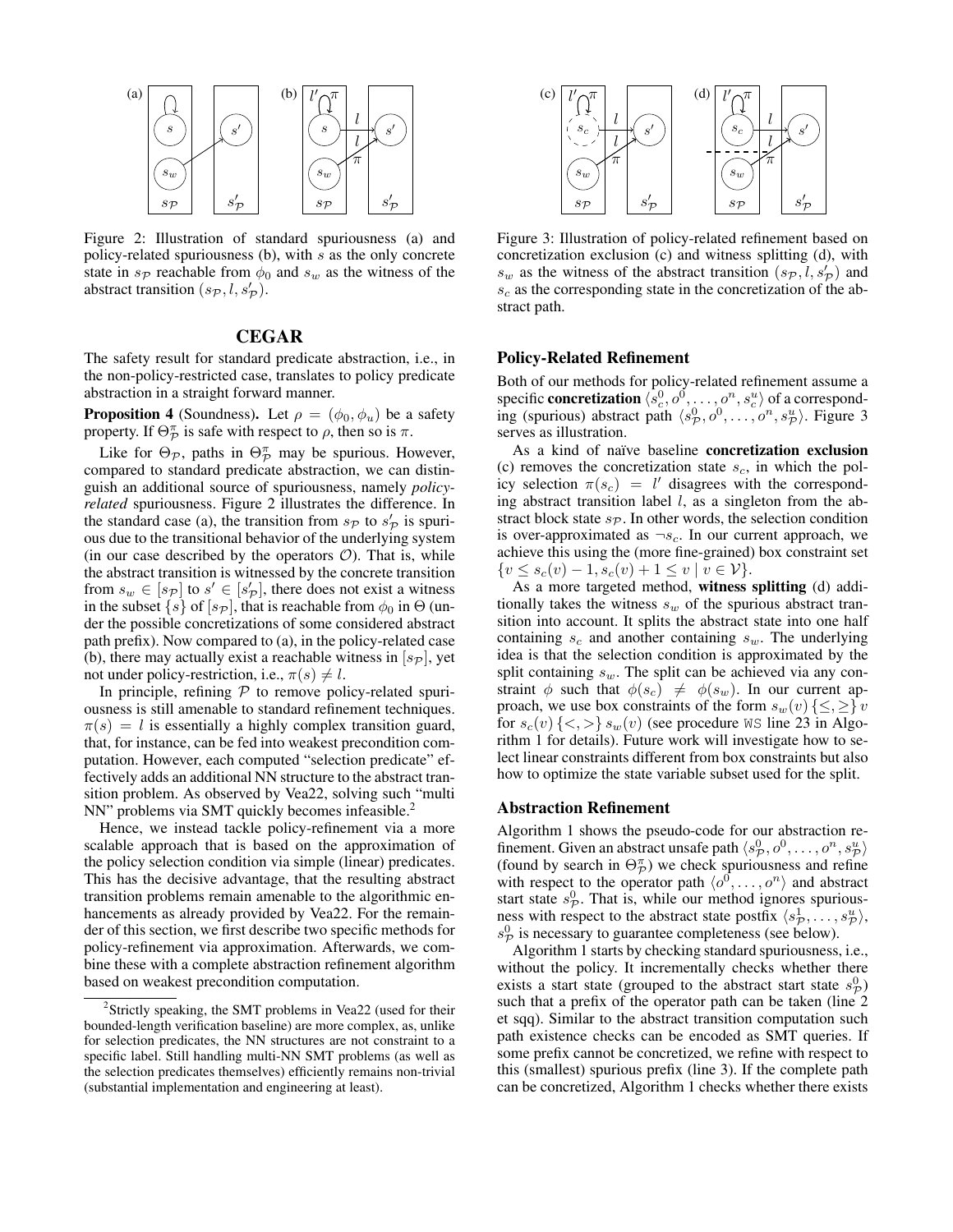#### Algorithm 1: Abstraction Refinement.

**Input:**  $s_{\mathcal{P}}^0 \models \phi_0$  and  $\langle o^0, \ldots, o^n \rangle$  with  $o^i = (g^i, l^i, u^i)$ . // Check standard spuriousness. 1 for  $i \in \{0, ..., n\}$  do  $\mathbf{a} \quad | \quad \mathbf{if} \; \neg \exists \langle s^0, o^0, \ldots, s^i, o^i \rangle \in \Theta : s^0 \in [s^0_\mathcal{P}] \land s^0 \models$  $\phi_0 \wedge s^i \models g^i$  then  $\mathfrak{z} \quad | \quad \rho \leftarrow \mathcal{P} \cup \texttt{WP}(g^i, \langle o^0, \ldots, o^{i-1} \rangle)$ <sup>4</sup> return *SPURIOUS*  $\mathbf{s} \ \ \mathbf{if} \ \neg \exists \langle s^0, o^0, \ldots, o^n, s^u \rangle \in \Theta : s^0 \in [s^0_\mathcal{P}] \land s^0 \models$  $\phi_0 \wedge s^{\hat{u}} \models \phi_u$  then 6  $\vert \mathcal{P} \leftarrow \mathcal{P} \cup \text{WP}(\phi_u, \langle o^0, \ldots, o^n \rangle)$ <sup>7</sup> return *SPURIOUS* // Check  $\pi$ -spuriousness. 8 let  $\langle s_c^0, o^0, \ldots, o^n, s_c^u \rangle \in \Theta : s_c^0 \in [s_{\mathcal{P}}^0] \wedge s_c^0 \models$  $\phi_0 \wedge s_c^u \models \phi_u$  in 9 **for**  $i \in \{0, ..., n\}$  do 10 **if**  $\pi(s_c^i) \neq l^i$  then 11 **if**  $\pi$ -Refinement = WS **then** 12  $\phi_{appr} \leftarrow \text{WS}(s_c^i, s_{witness}^i)$ 13 | | else 14  $\vert$   $\vert$   $\vert$   $\phi_{appr} \leftarrow \neg s_c^i$ 15  $\vert \vert \rho \leftarrow \mathcal{P} \cup \text{WP}(\phi_{appr}, \langle o^0, \ldots, o^{i-1} \rangle)$ 16 **c c return**  $\pi$ -*SPURIOUS* for  $s^0$ <sup>17</sup> return *NON-SPURIOUS* 18 Procedure WP  $(\phi, \langle o^0, \ldots, o^i \rangle)$ : 19  $\phi_{wp}^{i+1} \leftarrow \phi$ 20  $\left\{\begin{array}{c}\n\overline{v} \\
\overline{v} \\
\overline{v} \\
\overline{v} \\
\overline{v} \\
\end{array}\right.$   $\left\{\begin{array}{c}\n\overline{v} \\
\overline{v} \\
\overline{v} \\
\overline{v} \\
\overline{v} \\
\end{array}\right\}$   $\left\{\begin{array}{c}\n\overline{v} \\
\overline{v} \\
\overline{v} \\
\overline{v} \\
\overline{v} \\
\end{array}\right\}$  do 21  $\phi_{wp}^j \leftarrow w p_{uj} (\phi_{wp}^{j+1})$ 22 **return**  $\{\phi_{wp}^0, \ldots, \phi_{wp}^i\}$ 23 Procedure  $WS(s_c, s_w)$ : 24  $\phi \leftarrow \{\}$ 25 **for**  $v \in V$  *s.t.*  $s_c(v) \neq s_w(v)$  do 26 if  $s_c(v) < s_w(v)$  then  $\phi \leftarrow \phi \cup \{s_w(v) \leq v\}$ 27 if  $s_c(v) > s_w(v)$  then  $\phi \leftarrow \phi \cup \{s_w(v) \geq v\}$ 28 **return**  $\phi_{wp}$ 

a concretization such that additionally the target state  $s^u$  is unsafe (line 5 et sqq). Again, if no, we refine (line 6).

If the path is non-spurious without the policy, Algorithm 1 proceeds by checking policy-related spuriousness. It picks a specific concretization path in  $\Theta$ , i.e., a path already valid up to  $\pi$  (line 8), and then incrementally checks whether the path is also valid under  $\pi$ . If no (line 10 et sqq), the path is  $\pi$ -spurious for  $s_c^0$  and we refine either according to witness splitting (line 12) or according to concretization exclusion (line 14) and with respect to the spurious prefix (line  $15$ ).<sup>3</sup> If yes (line 17), we have found a concrete unsafe path, thus proving unsafety.

Given an operator prefix  $\sigma = \langle o^0, \ldots, o^i \rangle$  and a constraint  $\phi$ , procedure WP (line 18) describes the weakest precondition computation that is used to refine standard spuriousness (lines  $3 \& 6$ ) as well as policy-related spuriousness (line 15). Here,  $wp_u(\phi^j)$ , denotes the syntactical weakest precondition for  $\phi^{\hat{j}}$  applying update u, which is computed by substituting each  $v \in dom(u)$  in  $\phi^j$  by  $u(v)$ . In essence, WP computes the set  $\{\phi_{wp}^0, \dots, \phi_{wp}^{i+1}\}\$  where  $\phi_{wp}^j$  is the weakest precondition for  $\phi$  taking  $\langle o^j, \ldots, o^i \rangle$ . Intuitively, this enables the refined abstraction to explicitly trace the truth value of  $\phi$  taking  $\sigma$ . For the remainder of this section, we investigate formally how this achieves completeness.

**Proposition 5** (Standard). Let  $\{\phi_{wp}^0, \ldots, \phi_{wp}^{i+1}\}\subseteq \mathcal{P}$  as computed by  $\text{WP}(\phi, \langle o^0, \ldots, o^i \rangle)$ , i.e.,  $\phi_{wp}^{i+1} = \phi$ : For any  $\langle s_p^0, o^0, \ldots, o^i, s_p^{i+1} \rangle$  in  $\Theta_{\mathcal{P}}$  with  $s_p^{i+1} \models \phi_{wp}^{i+1}$ , if  $\langle s^0, o^0, \ldots, o^i, s^{i+1} \rangle$  in  $\Theta$  with  $s^0 \in [s^0_{\mathcal{P}}]$ , then also  $s^{i+1} \models$  $\phi_{wp}^{i+1}$ .

*Proof.* Since  $s_p^{i+1} \models \phi_{wp}^{i+1}$ , we have  $s_p^{i+1}(\phi_{wp}^{i+1}) = 1$  and thus, by weakest precondition, also  $s_{\mathcal{P}}^0(\phi_{wp}^0) = 1$ . Hence, since  $s^0 \in [s^0_{\mathcal{P}}], s^0 \models \phi^0_{wp}$ , and therefore, again by weakest precondition,  $s^{i+1} \models \phi_{wp}^{i+1}$ .

In essence, Proposition 5 tells us, that if there still exists a (spurious) path prefix  $\sigma = \langle s_{\mathcal{P}}^0, o^0, \ldots, o^i, s_{\mathcal{P}}^{i+1} \rangle$  such that  $s_{\cal P}^{i+1} \models \phi_{wp}^{i+1}$  after the refinement step, then it is spurious due to a prefix of  $\sigma$ . This prefix can be detected in subsequent iterations. Since in each iteration, the size of the spurious prefix is "at least" strictly decreased, it is removed completely within finitely many steps.<sup>4</sup> Moreover, since the guarantees provided by Proposition 5 are bound to concretization paths from  $s_{\mathcal{P}}^0$ , we now can also see that constraining the incremental path existence check in Algorithm 1 by  $s_{\mathcal{P}}^{\vec{0}}$  is actually necessary to guarantee progress.

Proposition 6  $\{\phi_{wp}^0, \ldots, \phi_{wp}^{i+1}\}\subseteq \mathcal{P}$  as computed by  $\text{WP}(s_c,\langle o^0, \ldots, o^i\rangle),$ (Concretization Exclusion). Let with  $\pi(s_c) \neq l$ : For any  $\langle s_p^0, o^0, \ldots, o^i, s_p^{i+1} \rangle$  in  $\Theta_{\mathcal{P}}^{\pi}$  with  $l \in \pi(s_{\mathcal{P}}^{i+1})$ , and any  $\langle s_c^0, o^0, \ldots, o^i, s_c \rangle$  in  $\Theta$ , it holds  $s_c^0 \notin [s_{\mathcal{P}}^0].$ 

*Proof.* Since  $l \in \pi(s_{\mathcal{P}}^{i+1})$ , while  $s_c |_{\mathcal{P}} = \{s_c\}$  and  $\pi(s_c) \neq$ *l*, we have  $s_c \notin [s_{\mathcal{P}}^{i+1}]$  and thus  $s_{\mathcal{P}}(\phi_{wp}^{i+1}) = 1$  (where  $\phi_{wp}^{i+1} = \neg s_c$ ). Hence, by weakest precondition,  $s_{\mathcal{P}}^0(\phi_{wp}^0) =$ 1. Moreover, since, again by weakest precondition,  $s_c^0 \not\models$  $\phi_{wp}^0$ , it follows  $s_c^0 \notin [s_{\mathcal{P}}^0]$ .

Proposition 6 formalizes the intuition behind concretization exclusion, i.e.,  $s_c$  (respectively the path to  $s_c$ ) is excluded from the set of concretizations – again, this only holds for path existence constrained to the abstract start state

<sup>&</sup>lt;sup>3</sup>Since we only consider a specific concretization, a path  $\pi$ spurious for  $s_c^0$  may still be non-spurious for some other  $s_c \in [s_p^0]$ . However, our  $\pi$ -refinement methods assume a specific concretization. Moreover, as argued before, handling mulit-NN SMT problems (in the form of path existence) efficiently is non-trivial and remains future work.

<sup>4</sup>A more aggressive refinement approach would also include the prefix's guards during the weakest precondition computation; then removing the spurious prefix within a single iteration. Preliminary experiments indicate that this adds to many non-relevant predicates, thereby decreasing performance significantly.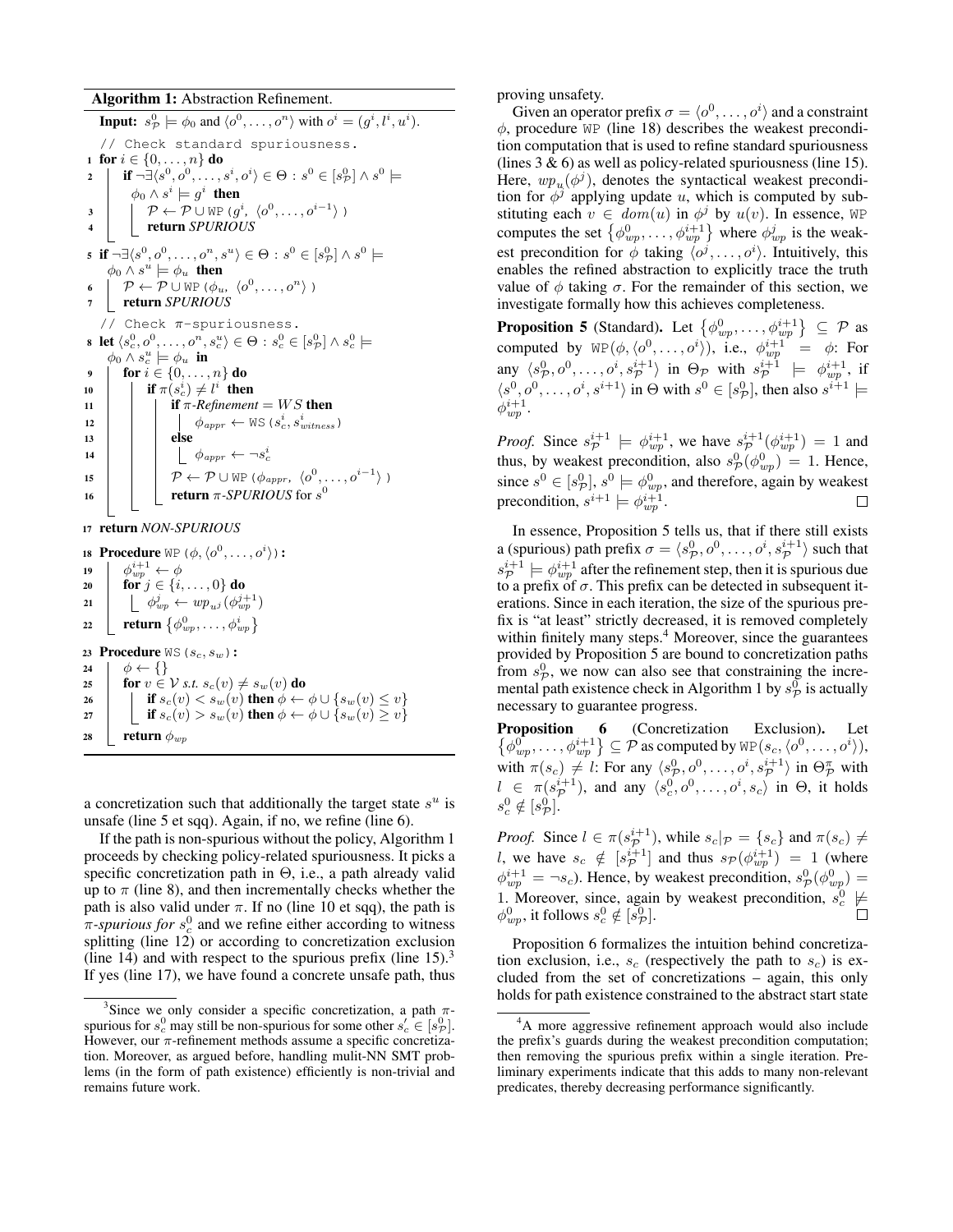$s_{\cal P}^0$ . Since in each iteration we remove "at least" one state from the set of possible concretizations, within finitely many iterations, we either find a concretization that is valid under  $\pi$ , or remove the abstract (spurious) path completely.

**Proposition 7** (Witness Splitting). Let  $\{\phi_{wp}^0, \ldots, \phi_{wp}^{i+1}\}\subseteq$ P as computed by  $WP(WS(s_c, s_w), \langle o^0, \ldots, o^i \rangle)$ , For any path  $\langle s_p^0, o^0, \ldots, o^i, s_p^{i+1} \rangle$  in  $\Theta_{\mathcal{P}}^{\pi}$  such that there exists  $s_c^0 \in$  $[s_p^0]$  with  $\langle s_c^0, o^0, \ldots, o^i, s_c \rangle$  in  $\Theta$ , it holds  $s_w \notin [s_p^{i+1}]$ .

*Proof.* By weakest precondition, from  $s_c \not\models \phi_{wp}^{j+1}$  (where  $\phi_{wp}^{i+1} = \text{WS}(s_c, s_w)$ ) it follows  $s_c^0 \not\models \phi_{wp}^0$ . Hence, if  $s_c^0 \in$  $[s_p^0]$  then  $s_p^0(\phi_{wp}^0) = 0$ . Thus, again by weakest precondition,  $s_p^{i+1}(\phi_{wp}^{i+1}) = 0$ , and, since  $s_w \models \phi_{wp}^{i+1}$ , we thereby have  $s_w \notin [s_{\mathcal{P}}]$ .

Proposition 7 captures the idea behind witness splitting. That is, while there still may be an abstract path with the path to  $s_c$  as a possible concretization (prefix), such an abstract path may no longer contain  $s_w$  as a witness to the transition from  $s_{\mathcal{P}}^{i+1}$ . Again, also here, constraining the abstract start state is actually necessary. Since in each iteration we remove "at least" one witness from the abstract state to which  $s_c$ is grouped, the path to  $s_c$  is excluded as a concretization candidate within finitely man steps.

In summary, a refinement loop using Algorithm 1 removes in each iteration not necessarily "all" but "at least some" spuriousness; hence guaranteeing completeness of the verification approach:

Proposition 8 (Completeness). Starting with an arbitrary predicate set P, an iterative search for a path from  $\phi_0$  to  $\phi_u$  in  $\Theta_{\mathcal{P}}^{\pi}$  with refinement as per Algorithm 1 will in finitely many iterations either find such a path that is non-spurious, or terminate with refined  $P$  for which such a path does not exist.

# **Optimizations**

Independent of the specific method used for abstraction refinement, CEGAR allows for various optimizations to improve on the abstract state space computation itself. In our current work, we explore two of these.

Heuristic Search. In the context of our abstraction refinement loop, there is no need to re-compute the complete abstract state space  $\Theta_{\mathcal{P}}^{\pi}$  in each iteration. Instead, we can initiate an abstract search from  $\phi_0$  (i.e., the set of abstract start states  $\{s_p^0 \in S_p \mid s_p^0 \models \phi_0\}$  and stop as soon as an unsafe path has been found. The complete fragment (reachable from  $s_{\mathcal{P}}^{0}$ ) is then computed only for the final predicate set (and only if  $\pi$  is actually safe).

Following this standard idea, we want to improve even further. In the spirit of AI planning, we run a heuristic search. That is, given a heuristic  $h$  estimating the distance to an abstract unsafe state, we expand (reached) abstract states greedily according to the smallest distance estimated by h. While the idea seems quite natural, we are not aware of prior work using heuristic search in a CEGAR context.

In our work so far, we use a simple hamming distance heuristic:

**Definition 9** (Hamming Distance). Let  $\mathcal{P}_u^0$  =  ${p \in \mathcal{P} \mid \phi_u \vdash \neg p}$  and  $\mathcal{P}^1_u = {p \in \mathcal{P} \mid \phi_u' \vdash p}.$ The **hamming distance** of abstract state  $s_p \in S_p$  is  $h_d(s_{\mathcal{P}}) = \left| \left\{ p \in \mathcal{P}_u^0 \mid s_{\mathcal{P}}(p) \right\} \right| + \left| \left\{ p \in \mathcal{P}_u^1 \mid \neg s_{\mathcal{P}}(p) \right\} \right|.$ 

Intuitively,  $h_d$  is similar to the goal counting heuristic known from AI planning. It counts the predicates for which  $s_{\mathcal{P}}$  differs from the truth value entailed by the unsafety condition  $\phi_u$ ,  $\mathcal{P}_u^0$  are the predicates entailed to be false and  $\mathcal{P}_u^1$ are the predicate entailed to be true. As our experiments show, already this simple heuristic often improves performance drastically.

**Incremental Computation of**  $\Theta_{\mathcal{P}}^{\pi}$ **.** Another optimization, that we deploy, is the incremental computation of the abstract state space  $\Theta_{\mathcal{P}}^{\pi}$ . Similar optimizations have already been utilized in other CEGAR contexts (e.g., (Henzinger et al. 2002)). Intuitively, rather than starting from scratch, we can reuse the transition information of already computed coarser abstractions when computing the refined abstract state space. Proposition 10 states the underlying preservation properties:

**Proposition 10.** Given predicate sets  $P \subseteq P'$  and abstract states  $s^1_{\mathcal{P}} \subseteq s^1_{\mathcal{P}'}, s^2_{\mathcal{P}} \subseteq s^2_{\mathcal{P}'}$  then:

1.  $(s_{\mathcal{P}}^1, l, s_{\mathcal{P}}^2) \notin \mathcal{T}_{\mathcal{P}}^{\pi}$ , if  $(s_{\mathcal{P}}^1, l, s_{\mathcal{P}}^2) \notin \mathcal{T}_{\mathcal{P}}^{\pi}$ . 2.  $(s_p^1, l, s_p^2) \in \mathcal{T}_{\mathcal{P}}^{\pi}$ , if  $(s_p^1, l, s_p^2) \in \mathcal{T}_{\mathcal{P}}^{\pi}$  with witness  $(s_w, l, s') \in \mathcal{T}^{\pi}$  such that  $s_w \in [s_{\mathcal{P}'}^1]$  and  $s' \in [s_{\mathcal{P}'}^2]$ .

By construction,  $\mathcal{T}_{\mathcal{P}}^{\pi}$  over-approximates  $\mathcal{T}_{\mathcal{P}}^{\pi}$ . Hence, as captured by (1.), we can immediately skip all transition problems that correspond to transitions not possible under coarser abstractions. For instance, given  $\mathcal{P} = \{p\}$  and  $\mathcal{P}' = \{p, p'\}.$  If  $(\{p \mapsto 1\}, l, \{p \mapsto 0\}) \notin \mathcal{T}_{\mathcal{P}}^{\pi}$  then also  $({p \mapsto 1}, p' \mapsto 0\}$ ,  $\tilde{l}, {p \mapsto 0}, p' \mapsto 1$  $\tilde{} \notin \mathcal{T}_{\mathcal{P}'}^{\pi}$ . Conversely, as captured by (2.), we can also reuse any transition witness already during the computation of coarser abstractions. Crucially, the (source) witness  $s_w$  as well as its successor s' have to be in the concretization of the abstract source respectively abstract successor state in the refined abstraction.

### Experiments

### Experiments Setup

For our empirical evaluation, we extended the implementation of Vea22 to support our CEGAR approach. Throughout our experiments we use their best-performing configuration for abstract transition computation (based on querying *Marabou* (Katz et al. 2019) in branch & bound for continuously-relaxed transition problems). For all other SMT queries we use Z3 (de Moura and Bjørner 2008). All experiments were run on machines with Intel Xenon E5- 2650 processors with a clock rate of 2.2 GHz, with time and memory limits of 12 h and 4 GB respectively.

Algorithmic Configurations. We evaluated different configuration of our CEGAR approach. WS uses witness splitting to refine policy-related spuriousness and applies all optimizations (heuristic search and incremental computation).  $\mathbf{h}_{d}$  disables the heuristic search, while ine disables the incremental computation. Alternatively, CE uses concretiaztionexclusion to refine policy-related spuriousness (with all op-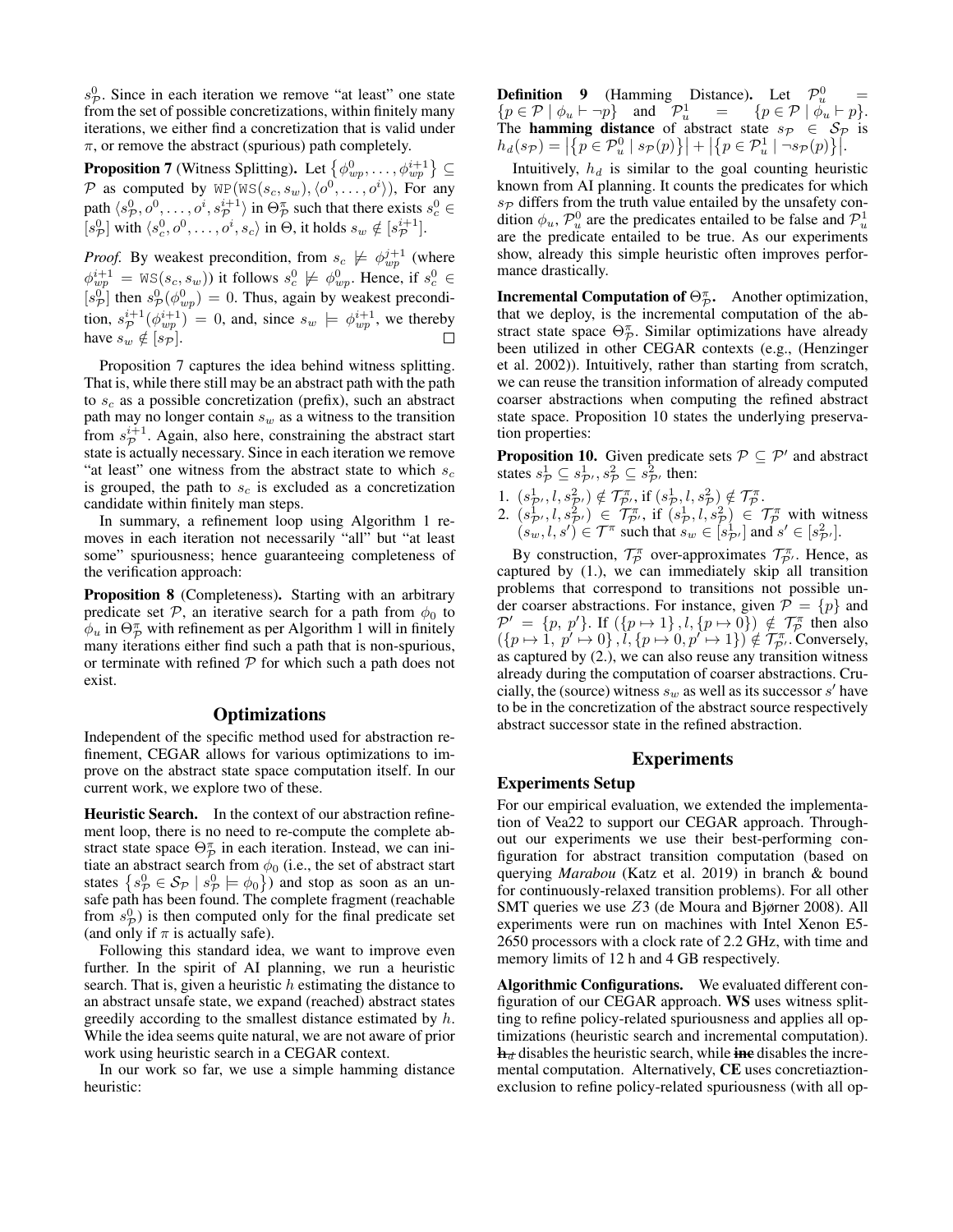| Benchmark       | <b>NN</b>    | Time in s                                | $\%P_{max}$      | # It.                   | $\pi$ -Ref.      | Safe     | <b>BMC</b> |
|-----------------|--------------|------------------------------------------|------------------|-------------------------|------------------|----------|------------|
|                 |              | $WS h_d $ ine CE                         | $WS h_d $ ine CE | $WS h_d $ ine CE        | $WS h_d $ ine CE |          |            |
|                 | <b>NN16</b>  | 8.6 12.6 10.9 4.1                        | 10 10 11 10      | 10 10 10 6              | 3 3 3 1          |          |            |
| 4 Blocks        | <b>NN 32</b> | 13.4 22.3 14.2 6.9                       | 11 11 11 9       | 9 9 9 5                 | 3 3 3 1          |          |            |
| (cost-ignoring) | NN 64        | 81.9 310.4 112.5 53.5                    | 11 11 10 10      | 10 10 9 7               | 2 2 2 1          |          |            |
|                 | <b>NN16</b>  | 255.3 959.5 302.7 360.0                  | 33 31 33 29      | 23 20 23 19             | 4 4 4 1          |          |            |
| 6 Blocks        | <b>NN 32</b> | 280.7 3659.5 337.2 208.6                 | 31 31 31 27      | 18 17 18 17             | 5 5 5 2          |          |            |
| (cost-ignoring) | NN 64        | 5934.2 - 8929.9 1147.8                   | 28 10 28 25      | 19 4 19 12              | 7 1 7 1          |          |            |
|                 | <b>NN16</b>  | $29155.7$ - $ 20036.0 31234.4$           | 44 41 46 43      | 32 28 38 40             | 7 7 6 1          |          |            |
| 8 Blocks        | <b>NN 32</b> |                                          | 43 28 42 40      | 36 14 34 36             | 4 4 4 1          |          |            |
| (cost-ignoring) | <b>NN 64</b> |                                          | 10 8 10 22       | 5 4 5 10                | 1 1 1 1          |          |            |
|                 | <b>NN16</b>  | 280.5 3936.3 300.9 221.5                 | 36 40 36 31      | 26 31 26 13             | 18 21 18 9       | $\times$ | 73.9       |
| 8 Puzzle        | <b>NN 32</b> | $39868.1$   - $ 42098.4 $ <b>31168.1</b> | 90 45 90 95      | 72 28 72 58             | 14 13 14 7       |          |            |
| (cost-ignoring) | <b>NN 64</b> | $ 42285.7  -  42813.3  -$                | 93 42 93 72      | 66 30 66 38             | 12 14 12 7       |          |            |
|                 | <b>NN16</b>  | 370.4 442.6 378.8 88.5                   | 14 14 14 11      | 11 11 11 7              | 4 4 4 1          |          |            |
| 4 Blocks        | <b>NN 32</b> | 604.2 827.5 5041.1 599.1                 | 14 15 23 12      | 11 12 18 7              | 5 5 9 1          |          |            |
| (cost-aware)    | <b>NN 64</b> | $25081.5$   - $ 25893.1 $ -              | 16 15 16 12      | 10 9 10 6               | 4 4 4 1          |          |            |
|                 | <b>NN16</b>  | $2413.2$ - $ 2524.1 27314.0$             | 35 31 35 37      | 21 17 21 23             | 6 6 6 2          |          |            |
| 6 Blocks        | <b>NN 32</b> | 1323.7 8650.9 1344.6 -                   | 35 36 35 28      | 17 18 17 12             | 5 5 5 1          |          |            |
| (cost-aware)    | <b>NN 64</b> | $\overline{ }$<br>$-1-$                  | 21 15 16 26      | 6 4 5 8                 | 2 1 1 2          |          |            |
|                 | <b>NN16</b>  | 169.2 28756.8 207.5 10.0                 | 43 43 43 25      | $\overline{13 13 13 4}$ | 8 8 8 1          | $\times$ | 61.9       |
| 8 Blocks        | <b>NN 32</b> | $\overline{\phantom{a}}$                 | 43 32 43 28      | 20 10 20 9              | 8 5 8 1          |          |            |
| (cost-aware)    | <b>NN 64</b> |                                          | 14 14 14 27      | 4 4 4 7                 | 1 1 1 2          |          |            |
|                 | <b>NN16</b>  | $8039.2$ - $ 9342.9 7383.4$              | 64 61 64 41      | 30 27 30 24             | 15 15 15 8       | $\times$ | 32965.7    |
| 8 Puzzle        | <b>NN 32</b> |                                          | 63 59 61 53      | 34 25 33 38             | 13 14 13 5       |          |            |
| (cost-aware)    | <b>NN 64</b> |                                          | 58 10 58 52      | 25 5 25 21              | 11 1 11 9        |          |            |
|                 | <b>NN16</b>  | $\overline{1.3 1.2 1.2 335.4}$           | 999920           | 4 4 4 6                 | 3 3 3 5          | $\times$ | 57.0       |
| Transport       | <b>NN 32</b> | 63.7 68.0 67.4 360.7                     | 22 22 22 20      | 22 22 22 8              | 20 20 20 7       | $\times$ | 20487.1    |
|                 | <b>NN 64</b> | 1.4 1.4 1.4 608.6                        | 7 7 7 22         | 3 3 3 9                 | 2 2 2 8          | $\times$ |            |

Table 1: Results for the evaluated CEGAR configurations and the BMC competitor over different benchmarks and NN policies (distinguishing cost-aware policies and cost-ignoring policies where applicable.) For CEGAR we compare runtime, % of final |P| relative to maximal |P|, the number of cegar iterations and the number of iterations with  $\pi$ -related refinement. - indicates timeouts (exceeding the 12h time limit).

timizations enabled). All configurations are initialized with the **empty predicate** set  $P = \emptyset$ .

Competing Approach. As a competitor we picked up the *bounded model checking* (BMC) implementation of Vea22, which encodes bounded-length path existence from  $\phi_0$  to  $\phi_u$ into SMT queries, incrementally increasing the path length  $L$  until an unsafe path is found. To enable BMC to also prove safety, we combine it with k-induction (Sheeran, Singh, and Stålmarck 2000). That is, additionally to the unsafety check, we also incrementally check the existence of a loop-free path of length L via SMT queries. The non-existence of such a path constitutes a sufficient condition for reaching a fix-point in the set of states reachable via paths up to length L. In other words, if there is does not exist an unsafe state reachable within  $L - 1$  steps, then  $\phi_u$  is unreachable and safety is proven. To the advantage of the BMC competitor, we run the fix-point and unsafety check independently of each other; reporting the runtime of first successful check as the one of BMC. In fact, on the considered benchmarks, BMC never reaches a path length at which the fix-point check succeeds. In other words it never achieves to prove safety.

Benchmarks. We experimented with non-deterministic variants of the planning domains Blocksworld, SlidingTiles and Transport as introduced by Vea22. In Blocksworld

and SlidingTiles, actions moving a block/tile  $x$  may nondeterministically fail, and when this happens the cost of moving  $x$  (represented by an additional state variable) is incremented. The start conditions impose a partial order on the block/tile positions. In Blocksworld, a state is unsafe if the number of blocks on the table exceeds a fixed limit. In SlidingTiles, unsafe states are specified in terms of a set of unsafe tile positions. Here, we use an 8-puzzle instance. In Transport, a truck must deliver packages on a straight-line road; (safely) crossing a bridge with limited capacity.

We also reused the policies of Vea22, *i.e.*, for every considered domain instance three feed-forward NN policies trained by Q-learning (Mnih et al. 2015), each with 2 hidden layers and 16, 32, respectively 64 neurons per layer. Like Vea22, on Blocksworld and SlidingTiles, we considered policies hat do vs. do not take move costs into account.

On the considered planning domains, the refinement predicates added by Algorithm 1 are all of the form  $v > c$  where  $v \in V$  and  $c \in D_v$ . We hence can compare the computed predicate sets to the predicate set of maximal size, i.e., where all variable values can be distinguished, cf., Table 1.

# Experiments Results

We now discuss the results of our current evaluation. An overview is provided in Table 1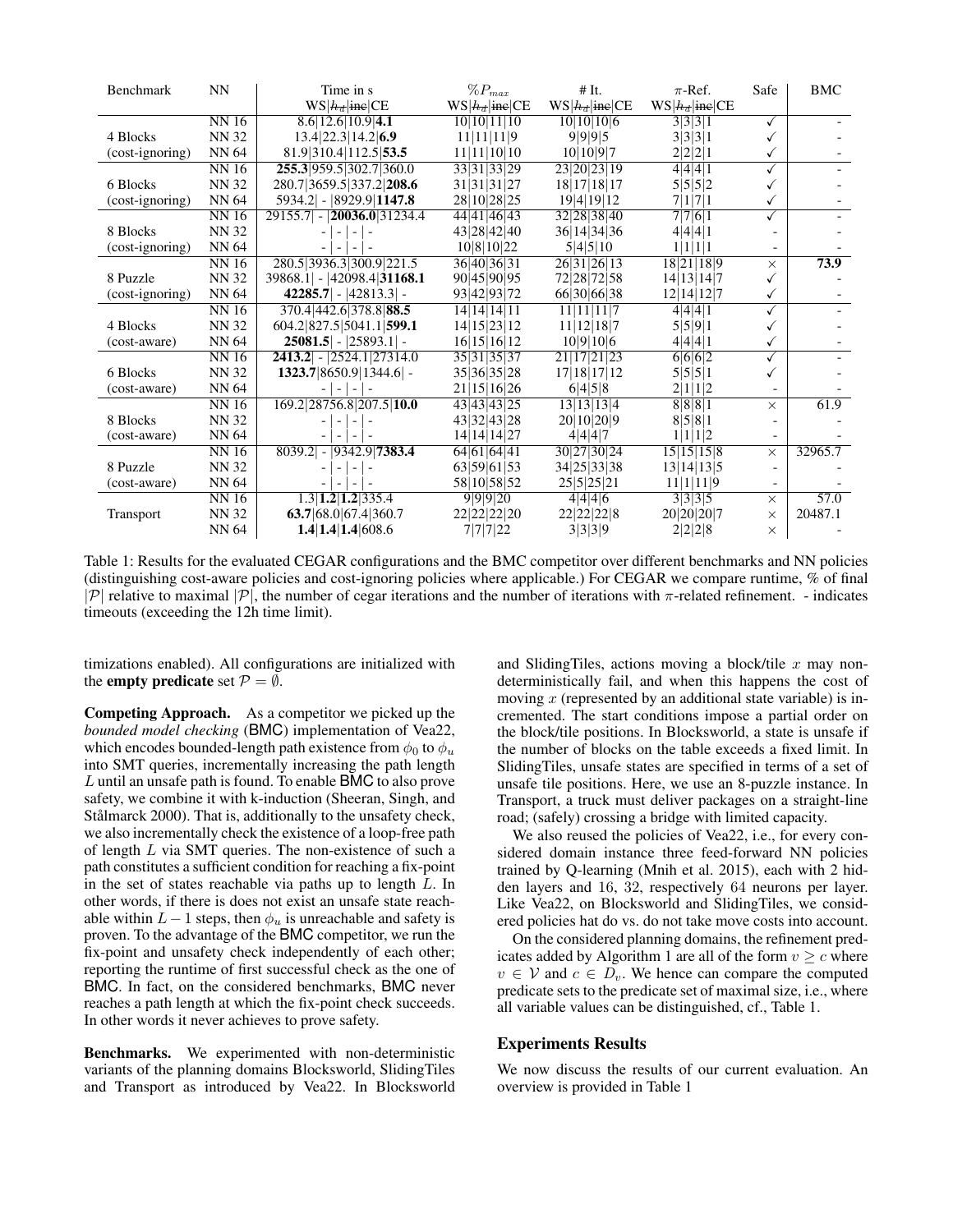Comparison of Policy-Related Refinement. Comparing CE and WS, none clearly outperforms the other. WS has a larger coverage (20 out of 27 problem instance compared to 17 by CE). Conversely, in terms of runtime, CE beats WS more often (11 problem instance compared to 9 by WS).

Moreover, CE usually requires fewer policy-related refinements and fewer iterations in general. If so, it typically also collects fewer predicates – even tough not necessarily (see, e.g., 4 Blocks and NN 16 cost-ignoring). These observations are to be expected. Since, for policy-related refinement, we add the box constraint split of  $\neg s_c$ , CE pursues a rather aggressive refinement strategy, possibly adding many predicates not actually needed. However, on smaller instances, where such a strategy is still feasible, CE quickly converges to a predicate set sufficiently fine grained to decided safety. Indeed, CE wins on 5 out of 6 of the rather small 4 Blocks instances. On larger instances, the more restrained witness splitting method dominates.

Optimizations. The heuristic search optimization improves performance drastically. In particular,  $h_{\overline{d}}$ , i.e., the configuration with heuristic search disabled, fails to terminate on 7 instances covered by WS. As the only exception,  $h_d$  is able to compete on the transport instances. However, this is due to the problem structure of the transport domain. Here,  $\phi_u$  is composed of a single flag that is set when crossing the bridge too heavily loaded. As a consequence, the hamming distance degenerates to a boolean check for  $s_p \models \phi_u$ , and is thus completely useless. Clearly, this is heuristic dependent and can be expected to change for other/more advanced heuristics.

While incremental computation also tends to improve performance, its impact seems to be less drastic. ine covers all instances covered by WS. Moreover, there is actually one instance on which inc dominates WS. This is possible as incremental computation affects the used transition witnesses and thereby the witness splitting. Indeed, on the instance dominated by ine, it also requires fewer  $\pi$ -refinements. Still, usually the impact of both optimizations to the predicate selections seem to be rather limited.

**BMC** and Safety. Comparing our CEGAR approach to BMC, the latter is usually outperformed by the former. There is one instance where BMC is faster than both (WS and CE), and two other instances where it is either faster than WS or CE. It fails to find an unsafe path on 1 out of the 6 problem instances proved unsafe by CEGAR and is, in parts, drastically outperformed (see, e.g., transport NN 32). Moreover, BMC never achieves to prove safety. A major bottleneck is here the absence of NN tailored techniques – as available for abstract transition problems – that are applicable to the path existence problems faced by BMC.<sup>5</sup>

Many of the policies considered in our evaluation are proven unsafe (6 out of 20 covered instances). Following the

ideas of Vea22, we note that our verification approach can, in principle, be adapted to compute per-(abstract)-state safety. That is, even if the policy is unsafe for a single start state, there may still be many start states for which no unsafe path exists. In the context of our CEGAR approach this means that, even if we have found a non-spurious unsafe path for some abstract start state  $s_{\mathcal{P}}^{0}$  thus proving unsafety (say with concretization  $s_c^0 \in [s_p^0]$ ), we may continue to verify safety for the remaining (abstract) start states  $(\phi_0 \setminus \{s_c^0\})$  or more coarsely  $\phi_0 \setminus [s^0_{\mathcal{P}}]$ ). This is another advantage over BMC, which, conceptually, can only be used to prove or disprove unsafe path existence.

# Conclusion

The verification of neural network behavior becomes more and more important. We have extended the recent technique of policy predicate abstraction to support fully automatic verification via a CEGAR approach based on the approximation of policy selection conditions. Our empirical results show that the approach is feasible, thanks in particular to the usage of heuristic search during the abstract state space exploration, and can outperform other methods.

Future work will continue to investigate the methods introduced for policy-related refinement, e.g., fewer predicates per refinement and predicates different from box constraints. We might also explore the adaption to NN policies of other refinement methods in literature (e.g. (Henzinger et al. 2004; Gupta and Strichman 2005)).

Furthermore, we plan to use standard predicate abstraction to compute heuristics that improve on the hamming distance used so far. Alternatively, one may try to reuse information obtained from coarser (policy-restricted) abstractions to guide the search in the refined state space. We may also consider lazy abstraction (Henzinger et al. 2002), i.e., to only refine the abstraction in a region local to the detected spuriousness. Additionally, one may experiment with "on-demand" policy-restriction, i.e., to only compute policy predicate abstraction on abstract unsafe path found under standard abstraction.

# Acknowledgments

This work was funded by DFG Grant 389792660 as part of TRR 248 – CPEC (https://perspicuous-computing.science).

## References

Akintunde, M.; Lomuscio, A.; Maganti, L.; and Pirovano, E. 2018. Reachability Analysis for Neural Agent-Environment Systems. In *KR*.

Akintunde, M. E.; Kevorchian, A.; Lomuscio, A.; and Pirovano, E. 2019. Verification of RNN-Based Neural Agent-Environment Systems. In *AAAI*.

Amir, G.; Schapira, M.; and Katz, G. 2021. Towards Scalable Verification of Deep Reinforcement Learning. In *Formal Methods in Computer Aided Design, FMCAD*.

Ball, T.; Majumdar, R.; Millstein, T. D.; and Rajamani, S. K. 2001. Automatic Predicate Abstraction of C Programs. In *Prog. Lang. Design and Implementation (PLDI)*.

<sup>5</sup> (Amir, Schapira, and Katz 2021) use *Marabou* for BMC. This is however in a NNCS setting, i.e., providing the NN output directly as input to a continuous state evolution function. In constrast, in the context of multi-NN problems, *Marabou* provides no native support for label selection as required for NN action policies.